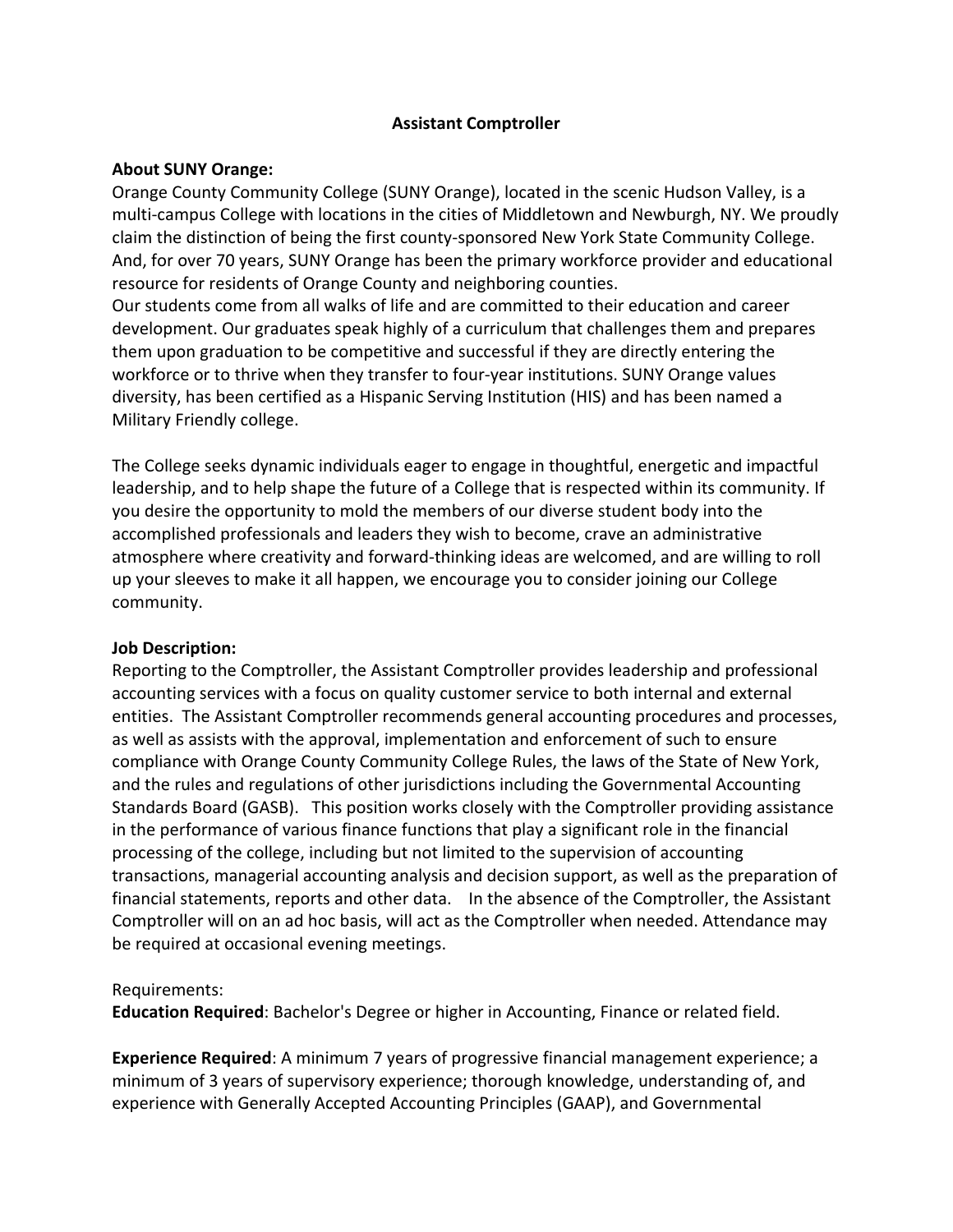Accounting Standards Board (GASB) Principles; experience with annual audits and account reconciliations; experience with leading teams to achieve organizational goals; Excellent interpersonal and communication skills; ability to make independent decisions, manage multiple projects, prioritize workload and meet deadlines; advanced skills with Excel and Word. Knowledge of ERP systems (e.g. Banner, PeopleSoft, Oracle, etc).

### **Preferred Knowledge, Skills, Abilities and Worker Characteristics:**

- Ability to effectively establish and maintain working relationships with supervising personnel, co workers, all college employees and the public.
- Master's Degree
- Certified Public Accountant
- Must be able to travel between the college's two campuses and other sites.
- Bilingual Skills.

# Additional Information:

Deadline for Applying: Review of applications begins [October 22, 2021 and will continue until successful candidate has been identified.

### **Position begins: ASAP**

**Salary: Commensurate with experience. This is a 12 month Staff and Chair Grade 80 position with a budgeted annual salary range of \$70,800 to \$81,456.**

# **SUNY Orange offers a very competitive benefits package which includes excellent low cost health insurance as well as a generous leave policy.**

Orange County Community College does not discriminate on the basis of race, color, national origin, religion, creed, age, disability, sex, gender identification, sexual orientation, familial status, pregnancy, predisposing genetic characteristics, military status, veteran status, domestic violence victim status, criminal conviction or any other category protected by law. The College adheres to all federal and state civil rights laws prohibiting discrimination in public institutions of higher education. Inquiries regarding this non‐discrimination policy may be directed to: Iris Martinez‐Davis, Civil Rights Compliance Officer, 115 South Street, Middletown NY 10940, (845) 341‐4662, iris.martinezdavis@sunyorange.edu.

# Application Instructions:

Please apply online at https://occc.interviewexchange.com/jobofferdetails.jsp?JOBID=141602

Create a SUNY Orange Employment Account by clicking on the APPLY NOW button. Upload the following documents, which are required for consideration:

- Cover Letter
- Resume
- References: Include three (3) professional references (including names, phone numbers and e‐mail addresses). References will not be contacted without prior permission of the candidate.